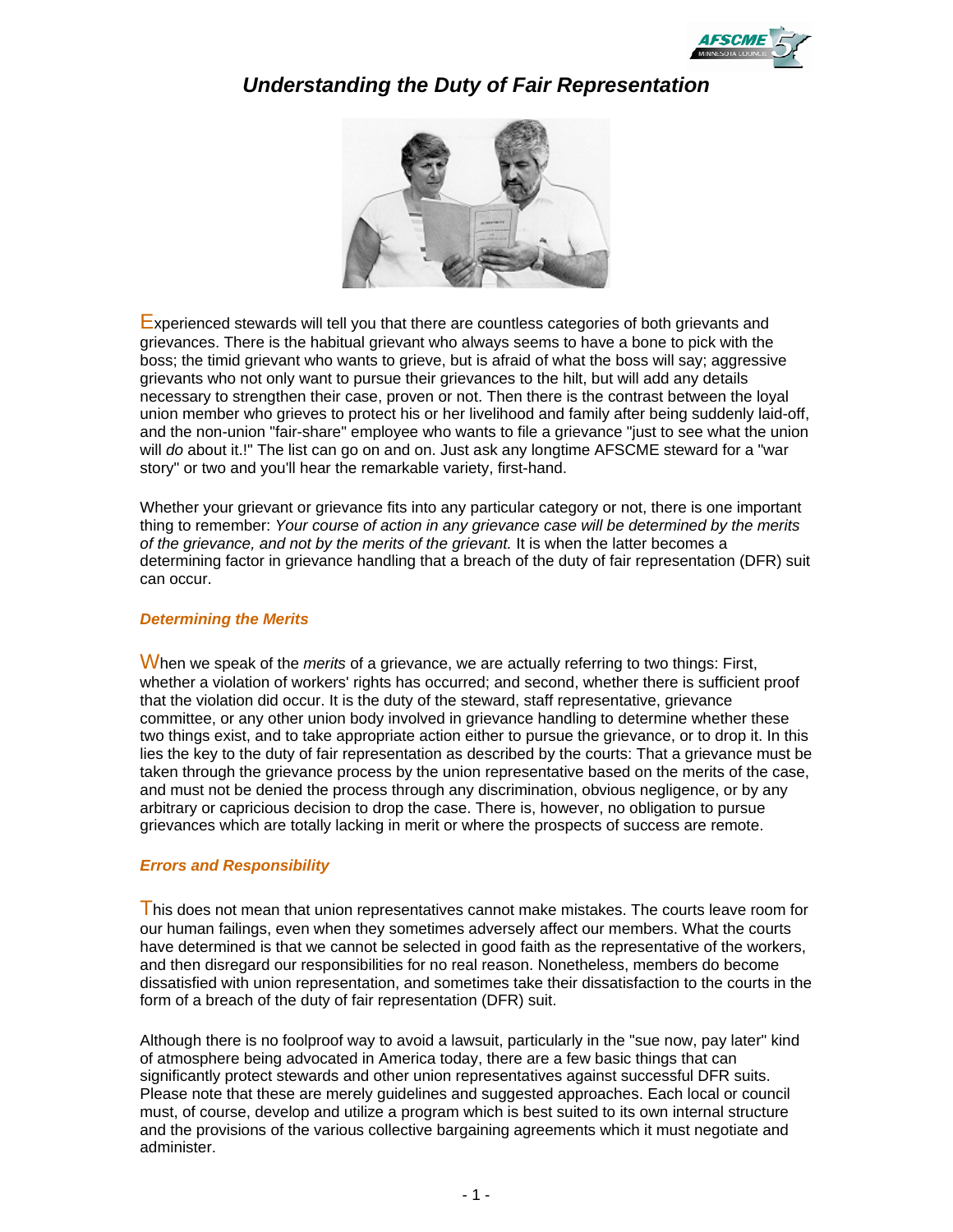

### *Basics for Grievance Handling*

1 Follow closely the procedures outlined in the AFSCME Steward Manual concerning grievance handling, and read carefully the *AFSCME Steward* magazine.

The time-tested suggestions given in the Steward Manual are an effective guide for any AFSCME steward in the investigation, documentation, preparation and presentation of grievances. Carefully following the Manual, even the inexperienced steward can be an effective grievance representative for his co-workers.

The *AFSCME Steward* magazine is a constant source of information concerning the latest problems and issues facing stewards throughout the country, and recounts their answers and strategies in dealing with them. It is the "professional journal" of AFSCME stewards, assisting them continually to upgrade their skills, knowledge, and competence.

2 Follow and enforce the contract in all provisions regarding grievances.

Time limits which are clearly stated in the contract, as well as the steps involved in the grievance procedure must be followed strictly. If any agreement is made by the parties to alter, extend, or otherwise affect the provisions of the contract, it should be put in writing, and the grievant informed. Although many stewards and union representatives enjoy a casual relationship with the employer regarding meeting time limits of the grievance procedure, this can be risky for both, even if it is advantageous in resolving grievances.

3 Always keep the worker informed about the status of his or her grievance.

The grievance representative should always keep a written record of the progress of a grievance, noting dates, contacts, decisions regarding the grievance and reasons for the decisions. A good practice is to ask the grievant to sign or initial the record or grievance form at each significant stage of the process. This practice will insure that the appropriate contact is maintained with the grievant and will confirm the contact in writing.

If the union decides to drop a grievance for lack of merit, or any other reason, the grievant should be notified of this in writing, be informed of the reasons for the decision, and told the procedure for appealing this decision. Some unions use certified mail for this purpose in order to guarantee that the grievant acknowledges receiving the notice. In all cases, documentation of the notice to the grievant should be made.

4 Some locals or councils have established an internal appeals process.

The appeals process serves the grievant by providing a forum in which to be heard if she or he challenges a union decision to drop her/his grievance. A grievance committee, a special session of the executive board, a committee on appeals, or any like structure can become a permanent part of the union's grievance procedure. This forum would allow the grievant to present her/his side of the case, at the same time giving the union representative the chance to explain the union's decision, and answer questions about it. This not only enhances the democratic nature of the union, but also creates more trust and good will among members toward their union. The feasibility of such a process is, of course, dependent upon the size and structure of the local or council, in addition to other practical considerations. Of course, at the local level, a grievant may appeal any decision to the body of the membership at the local union membership meeting.

5 The agreement with the employer should contain enough flexibility in the grievance process to allow for the union's internal appeals process.

Although the union's internal appeals body can be a vital tool in assuring the grievant of the union's intent to fulfill its duty of fair representation, it can hardly be effective unless time is allowed by the contract agreement for it to function.